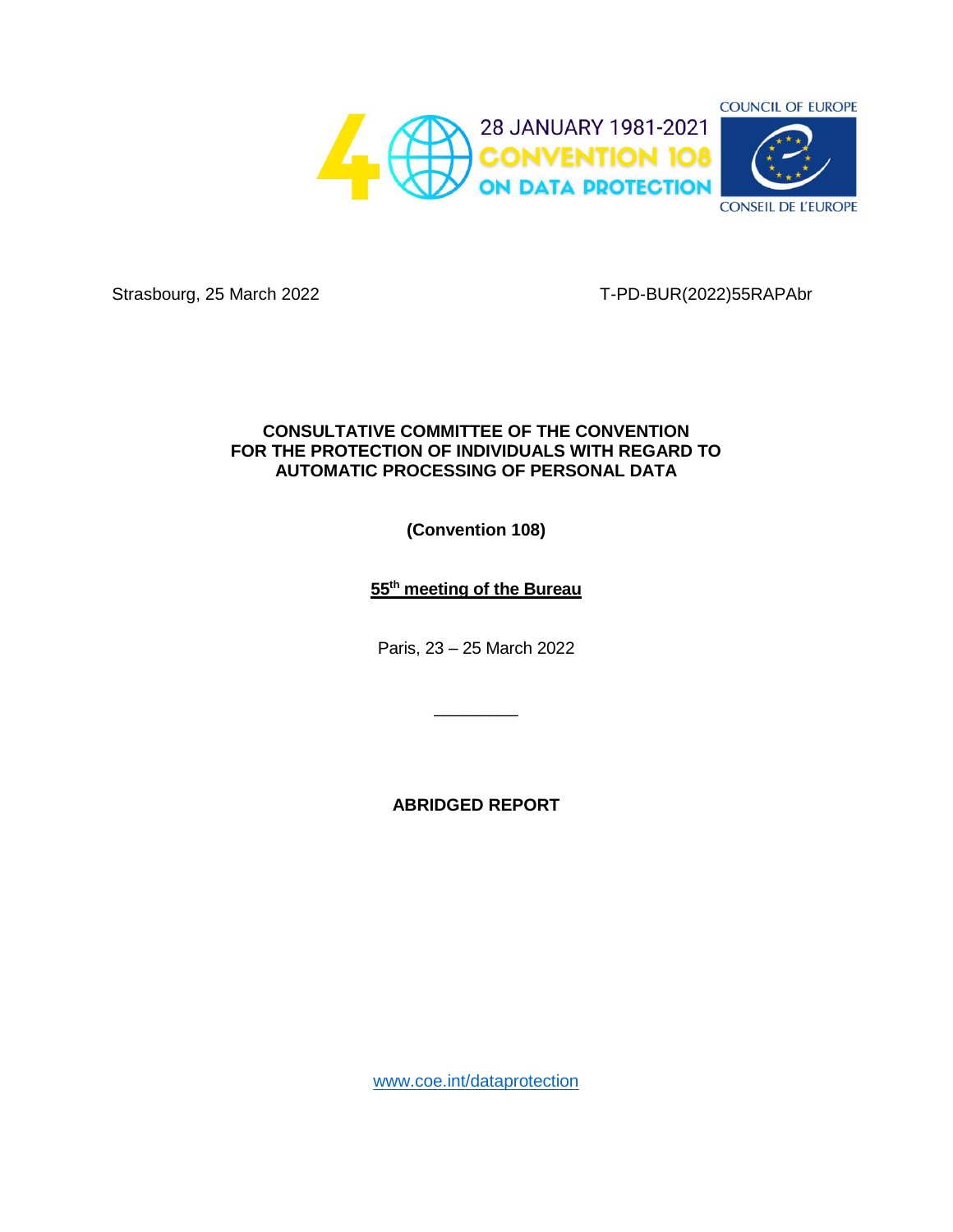### Item 1 **Opening of the meeting<sup>1</sup>**

- Item 2 **Adoption of the agenda** The Bureau adopted the agenda.
- Item 3 **Statement by the Chair** The Bureau took note of the information provided by the Chair.

#### Item 4 **Statement by the Secretariat**

The Bureau took note of the information provided by the Secretariat.

### Item 5 **Convention 108+ State of play**

The Bureau took note of the information provided by the Secretariat on the signatures and ratifications of the Protocol amending Convention 108 (CETS No. 223, hereafter Convention 108+): 44 signatures out of which, 17 ratifications. Since the December Bureau meeting, Armenia and Romania deposited the instruments of ratification of the Amending Protocol CETS No. 223, and Albania signed it.

The Bureau took note of the information provided by the Minister for Justice and Peace of Costa Rica, the expert and the Secretariat on the latest developments regarding Costa Rica's request for accession. The Bureau welcome the announced expected conclusion of the Costarican legislative process concerning the bill updating the data protection legislation. The exchange of views showed that a number of technical elements for clarification regarding the system of data protection in Costa Rica is still needed to finalise the opinion of the Committee on the request. Upon reception and analysis of these elements, the text of the draft opinion will be updated and circulated for written comments for discussion at next meetings.

## Item 6 **Evaluation and review mechanism under Convention 108+**

The Bureau took note of the information provided by the Secretariat on the "Elements of draft rules of Procedure for the Evaluation and review mechanism under Convention 108+", held an exchange of views and instructed the Secretariat to update the document accordingly for further discussion at next meetings. It also instructed the Secretariat to prepare for the June Plenary meeting a presentation reflecting the discussion at the Bureau on the implications of a potential test phase.

### Item 7 **Digital identity**

The Bureau took note of the information provided by the expert on the state of play of the Draft Guidelines on digital identity, held an exchange of views and instructed the Secretariat to further amend the text reflecting the discussion and send it for written comments with a view to its finalisation and adoption at the June Plenary meeting.

### Item 8 **Inter-state exchanges of data for Anti-Money Laundering/Countering Financing of Terrorism, and tax purposes**

The Bureau took note of the information provided by the rapporteur and the Secretariat on the latest draft document, held an exchange of views, and instructed the Secretariat, under the guidance of the Rapporteur, to gather further written comments on the text for discussion at next meetings, focusing on the part related to AML/CFT, which is more advanced, leaving for consideration at a later stage the part on exchanges for tax purposes.

 $\overline{\phantom{a}}$ 

<sup>&</sup>lt;sup>1</sup> 82 participants in total, 46 women and 36 men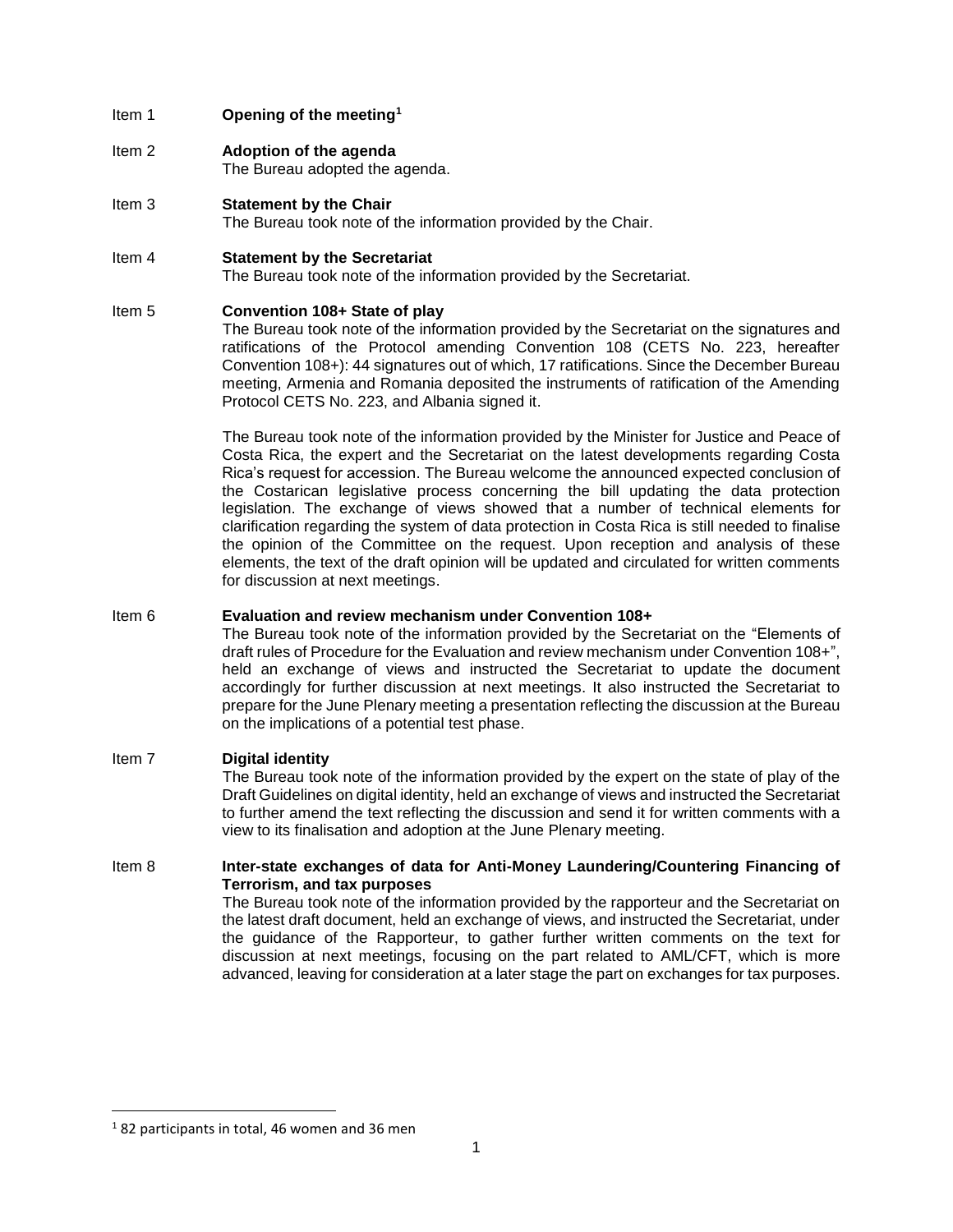#### Item 9 **Interpretation of Article 11 of the modernised Convention 108**

The Bureau took note of the information provided by the rapporteur, the leading expert and the Secretariat, held an exchange of views and noted that there was a wide agreement on the strategic importance of the topic. The leading expert shall prepare for the June Plenary meeting a strategic orientation document defining the steps to be taken in tackling the issue.

## Item 10 **Contractual clauses in the context of transborder data flows**

The Bureau took note of the information provided by the rapporteur and the expert, held an exchange of views and instructed the Secretariat, under the guidance of the Rapporteur, to gather further written comments on the text to be discussed at next meetings.

### Item 11 **Cooperation with other Council of Europe bodies and entities**

The Bureau took note of the recent hearing of the T-PD Chair by the PACE Committee on Culture, Sciences, Education and Media related to contact tracing applications, as well as her participation in the first meeting (kick-off) of the new Committee of experts on Integrity of Online Information (MSI-INF) under the supervision of CDMSI and expressed the usual readiness of the T-PD to assist the new body in the performance of their work related to cross-cutting issues. It held an exchange of views with Mrs. Laurence Lwoff, Secretary of the DH-BIO regarding the latest work of DH-BIO notably in the field of AI and biomedicine, as well as in the field of genomics, including the forthcoming November event dedicated to this topic. Finally, the Bureau took on the information provided by the Secretariat regarding the forthcoming first Plenary meeting of CAI which will be attended by the first vice-Chair of the T-PD, as well as on the CDMSI activities and the Tromsø Convention.

#### Item 12 **Major developments and activities in the field of data protection**

The Bureau took note of the information provided by the Chair and the Secretariat regarding the Conference hosted by the Council of Europe Committee of Ministers Chair on 28 January promoting "Convention 108+ as the global privacy standard, building a free data transfer area preserving human dignity". In this respect, the Bureau proposed to hold a tour de table on the occasion of the next Plenary in June asking for T-PD members to briefly present the state of play of signature/ratification processes in their respective countries with a view to identifying potential assistance to be provided to help boosting the process. The Bureau also took note of the information provided by the Secretariat on its contribution to the 2022 Digital Partnership meeting, the Winter Law School of the European Law Students' Association ELSA, as well as to the International Association of Privacy Professionals Intensives session in France.

#### Item 13 **Observers**

The Bureau took note of the letter sent by the Organisation of American States (OAS) requesting for being invited to take part in the work of the T-PD. Information has been transmitted by the Secretariat on the relevant procedure under article 4bis.1 of the Rules of procedures. This request will be placed on the agenda of the June plenary session of the T-PD. The Bureau also took note of the latest developments and activities carried out by ICRC and the AFPDP in the field of protection of personal data and privacy.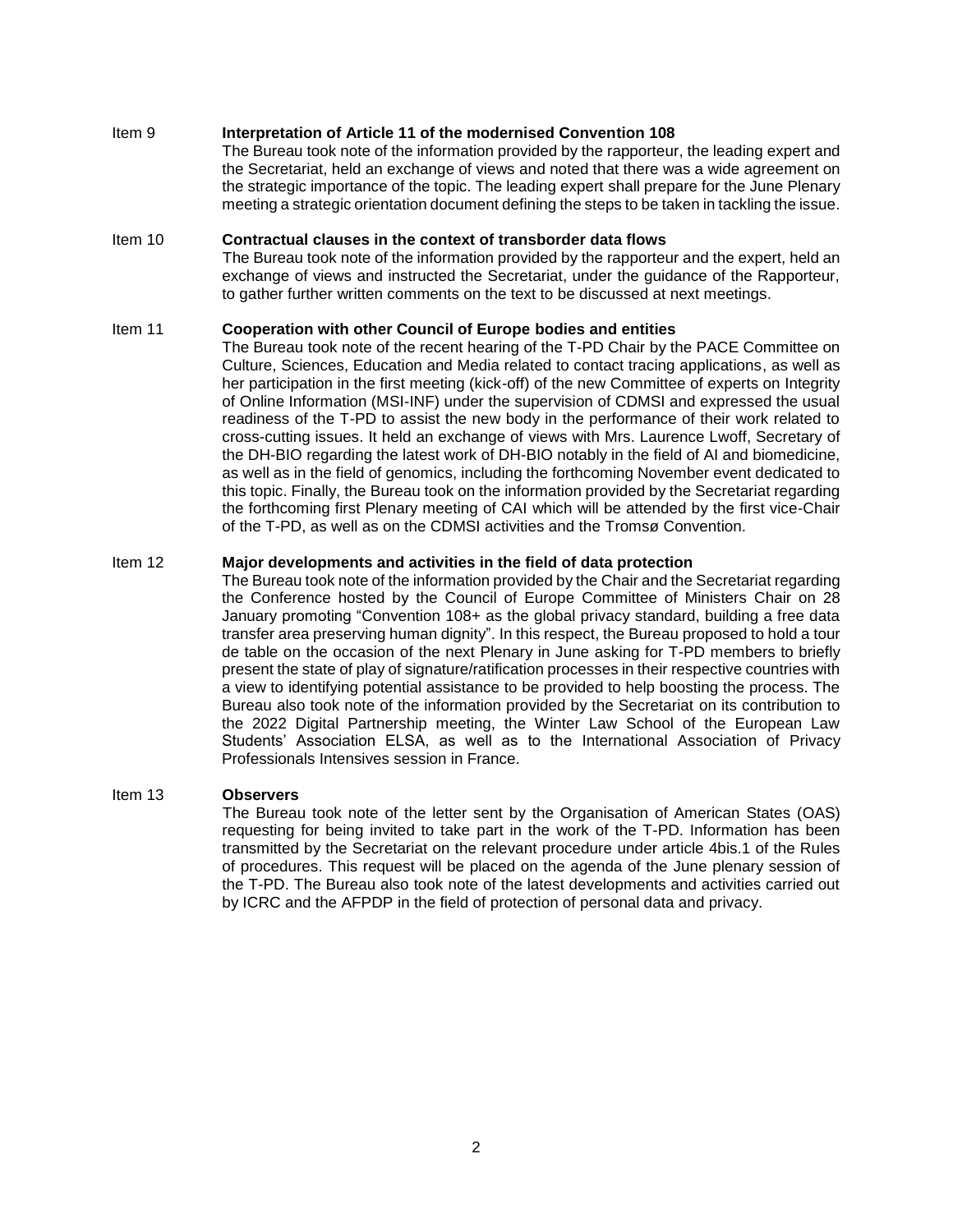#### Item 14 **Next meetings in 2022**

The Bureau confirmed the dates of the next plenary meetings to be held on 15-17 June 2022 and 16-18 November 2022, as well as of the next Bureau meetings on 21-23 September 2022 and 14-16 December 2022.

## Item 15 **Stefano Rodotà Award**

The Bureau took note of the information provided by the Secretariat and instructed it to invite the two 2022 winners to make a presentation of their works at the next Plenary meeting.

#### Item 16 **Data Protection Commissioner**

The Bureau took note of the information provided by the Data Protection Commissioner as regards his latest visit to the Council of Europe in February 2022 and in relation to the state of play on the new Council of Europe Regulation on the protection of personal data by the Committee of Ministers (replacing the Secretary General's Regulation of 17 April 1989 instituting a system of data protection for personal data files at the Council of Europe). The Chair informed the Bureau that the Director General of Administration of the Council of Europe had formally requested the Bureau to provide an opinion, in accordance with article 10 bis § 3 (b) of its rules of procedure, on the latest draft by 20 April 2022 in order to include it on the Council of Europe Committee of Ministers' agenda in May 2022. The Bureau accepted this request.

# Item 17 **Any Other Business**

The Bureau took note of the information provided by the Chair as regards the forthcoming elections of the Bureau, to be held during the 2022 November Plenary meeting. The Secretariat will prepare a note on the procedure to be distributed for the June Plenary meeting.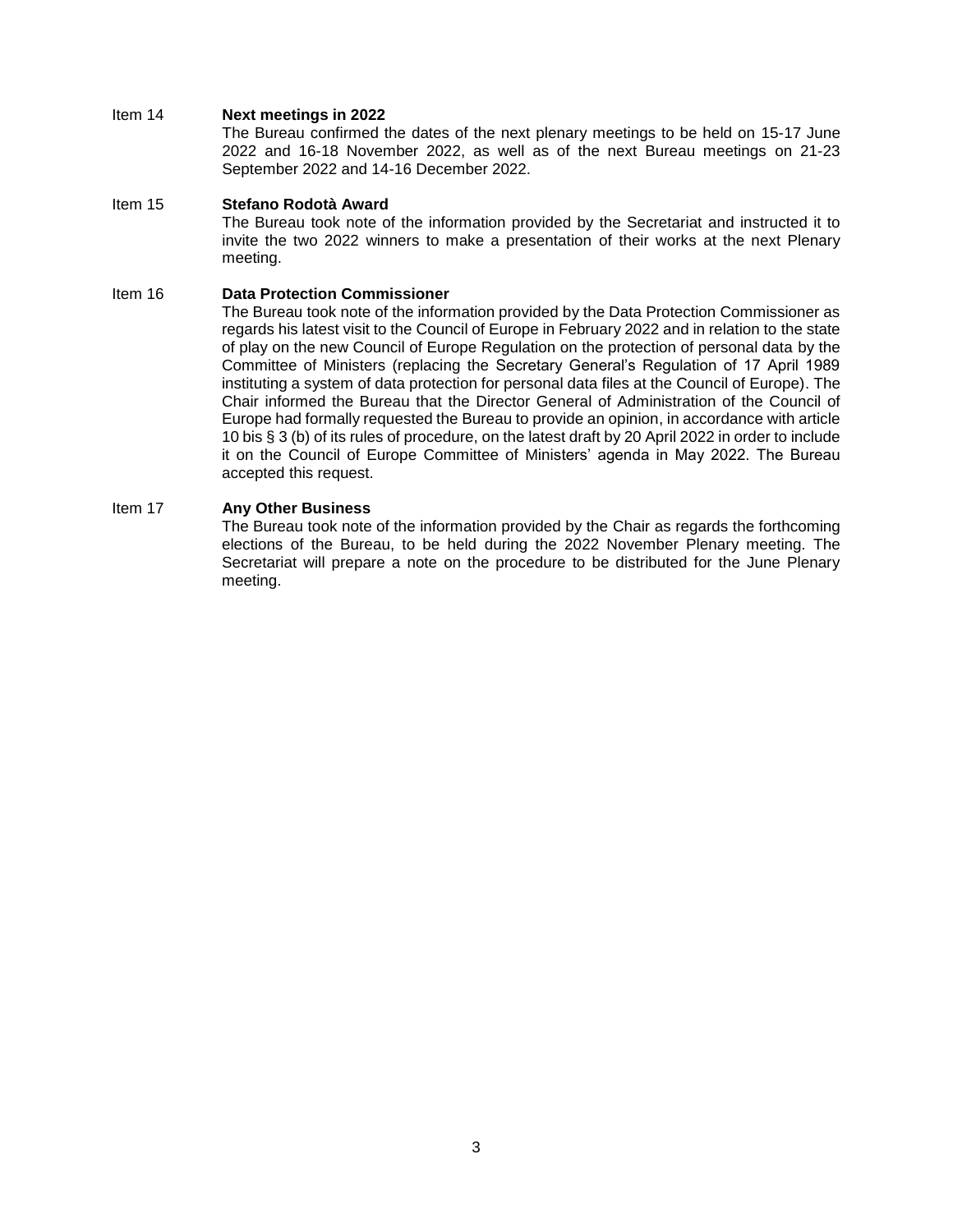# **APPENDIX I**

# **AGENDA**

|                                                                                                                                                                 | <b>Opening of the meeting</b><br>1.                                                                                                                                                                  |
|-----------------------------------------------------------------------------------------------------------------------------------------------------------------|------------------------------------------------------------------------------------------------------------------------------------------------------------------------------------------------------|
| T-PD(2021)42RAPAbr<br>Pro memoria                                                                                                                               | Abridged report of the 42 <sup>nd</sup> Plenary meeting<br>(17-19 November 2021)                                                                                                                     |
| T-PD-BUR(2021)54RAPAbr<br>Pro memoria                                                                                                                           | Abridged report of the 54 <sup>th</sup> Bureau meeting<br>(20-21 December 2021)                                                                                                                      |
| T-PD(2021)WP2022-2025                                                                                                                                           | Work programme of the Committee 2022-2025                                                                                                                                                            |
| <b>T-PD(2017)Rules</b><br>Pro memoria                                                                                                                           | Rules of procedure                                                                                                                                                                                   |
|                                                                                                                                                                 | Adoption of the agenda<br>2.                                                                                                                                                                         |
|                                                                                                                                                                 | <b>Statement by the Chair</b><br>3.                                                                                                                                                                  |
|                                                                                                                                                                 | <b>Statement by the Secretariat</b><br>4.                                                                                                                                                            |
|                                                                                                                                                                 | 5.<br>Convention 108+ State of play                                                                                                                                                                  |
|                                                                                                                                                                 | Required action: The Bureau will take note of the information provided by<br>the Secretariat.                                                                                                        |
| - Consolidated text of the<br>modernised version of<br><b>Convention 108</b><br>- Explanatory report of the<br>modernised Convention 108<br>- Amending Protocol | Convention 108+: chart of signatures and ratification<br>Convention 108: chart of signatures and ratifications                                                                                       |
| T-PD(2020)08rev<br><b>Expert Report - Costa-Rica</b>                                                                                                            | Costa-Rica                                                                                                                                                                                           |
|                                                                                                                                                                 | Expert: Mr. Franck Dumortier, Senior Consultant, Cybersecurity-Law                                                                                                                                   |
|                                                                                                                                                                 | Costa Rica Representatives (TBC)                                                                                                                                                                     |
|                                                                                                                                                                 | Required action: The Bureau will take note of the information provided<br>by the secretariat and will hold an exchange of views on the latest<br>developments and decide on the necessary follow up. |
|                                                                                                                                                                 | Evaluation and review mechanism under Convention 108+<br>6.                                                                                                                                          |
| <b>Terms of Reference</b><br>Pro memoria                                                                                                                        | ToR of the Working Group on the evaluation and review mechanism                                                                                                                                      |
| T-PD(2021)9rev<br>New 14/03/2022                                                                                                                                | Document prepared by the Secretariat                                                                                                                                                                 |
| T-PD(2021)9Mos                                                                                                                                                  | Required action: The Bureau will take note of the information provided by<br>the Secretariat, will hold an exchange of views on the Draft Rules of                                                   |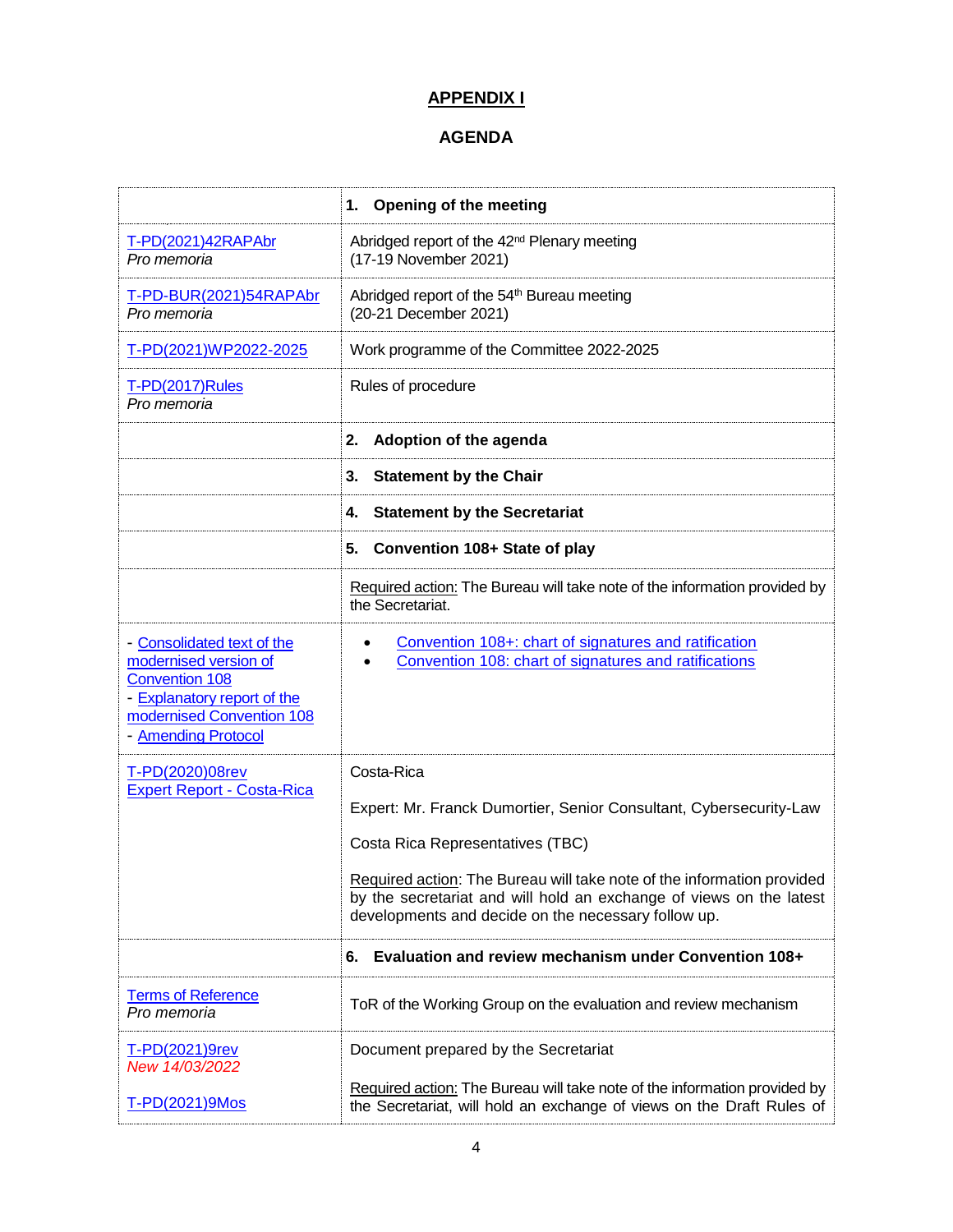| <b>Compilation of Comments</b>                                                                                                     | Procedure together with written comments received and decide on the<br>necessary follow-up.                                                                                                                                                                                                                     |
|------------------------------------------------------------------------------------------------------------------------------------|-----------------------------------------------------------------------------------------------------------------------------------------------------------------------------------------------------------------------------------------------------------------------------------------------------------------|
| T-PD(2018)21rev11<br>T-PD(2018)20rev11<br>Pro memoria                                                                              | Pro memoria: - Expert report on the evaluation and review mechanism<br>under Convention 108+: process and rationale and questionnaire                                                                                                                                                                           |
| T-PD-BUR(2021)5<br>Information note on the<br>procedures of various<br>monitoring mechanisms<br>Pro memoria                        | Document prepared by the Secretariat                                                                                                                                                                                                                                                                            |
|                                                                                                                                    | <b>Digital identity</b><br>7.                                                                                                                                                                                                                                                                                   |
| T-PD(2021)2rev5<br>New 21/03/2022<br>T-PD(2021)2rev4Mos<br>Compilation of comments<br>New 14/03/2022                               | Expert: Mr. Pat Walshe, Director of Privacy Matters<br>Required action: The Bureau will take note of the information provided<br>by the expert, the secretariat and will hold an exchange of views on<br>the Draft Guidelines together with written comments received and<br>decide on the necessary follow-up. |
|                                                                                                                                    | Inter-state exchanges of data for Anti-Money<br>8.<br>Laundering/Countering Financing of Terrorism, and tax<br>purposes                                                                                                                                                                                         |
| T-PD(2021)8rev<br>New 21/03/2022                                                                                                   | Presentation by the rapporteur and the secretariat                                                                                                                                                                                                                                                              |
| T-PD(2021)8Mos<br><b>Compilation of comments</b><br>New 09/03/2022<br>T-PD(2021)4rev<br>Pro memoria<br>T-PD(2014)05<br>Pro memoria | Required action: The Bureau will take note of the information provided<br>by the rapporteur, the expert and the Secretariat on the draft<br>Guidelines together with written comments received, will hold an<br>exchange of views, and decide on the necessary follow-up.                                       |
|                                                                                                                                    | Interpretation of Article 11 of the modernised Convention<br>9.<br>108                                                                                                                                                                                                                                          |
| $T-PD(2021)7$                                                                                                                      | Presentation by the rapporteur and the secretariat.                                                                                                                                                                                                                                                             |
|                                                                                                                                    | Required action: The Bureau will take note of the information provided<br>by the rapporteur and the Secretariat and decide on the necessary<br>follow-up.                                                                                                                                                       |
|                                                                                                                                    | 10. Contractual clauses in the context of transborder data flows                                                                                                                                                                                                                                                |
| T-PD(2022)1rev<br>New 21/03/2022                                                                                                   | Expert: Pr. Pablo Palazzi, Director of the Center of Technology and<br>Society (CETyS) of the Universidad de San Andrés                                                                                                                                                                                         |
| T-PD(2022)1Mos                                                                                                                     |                                                                                                                                                                                                                                                                                                                 |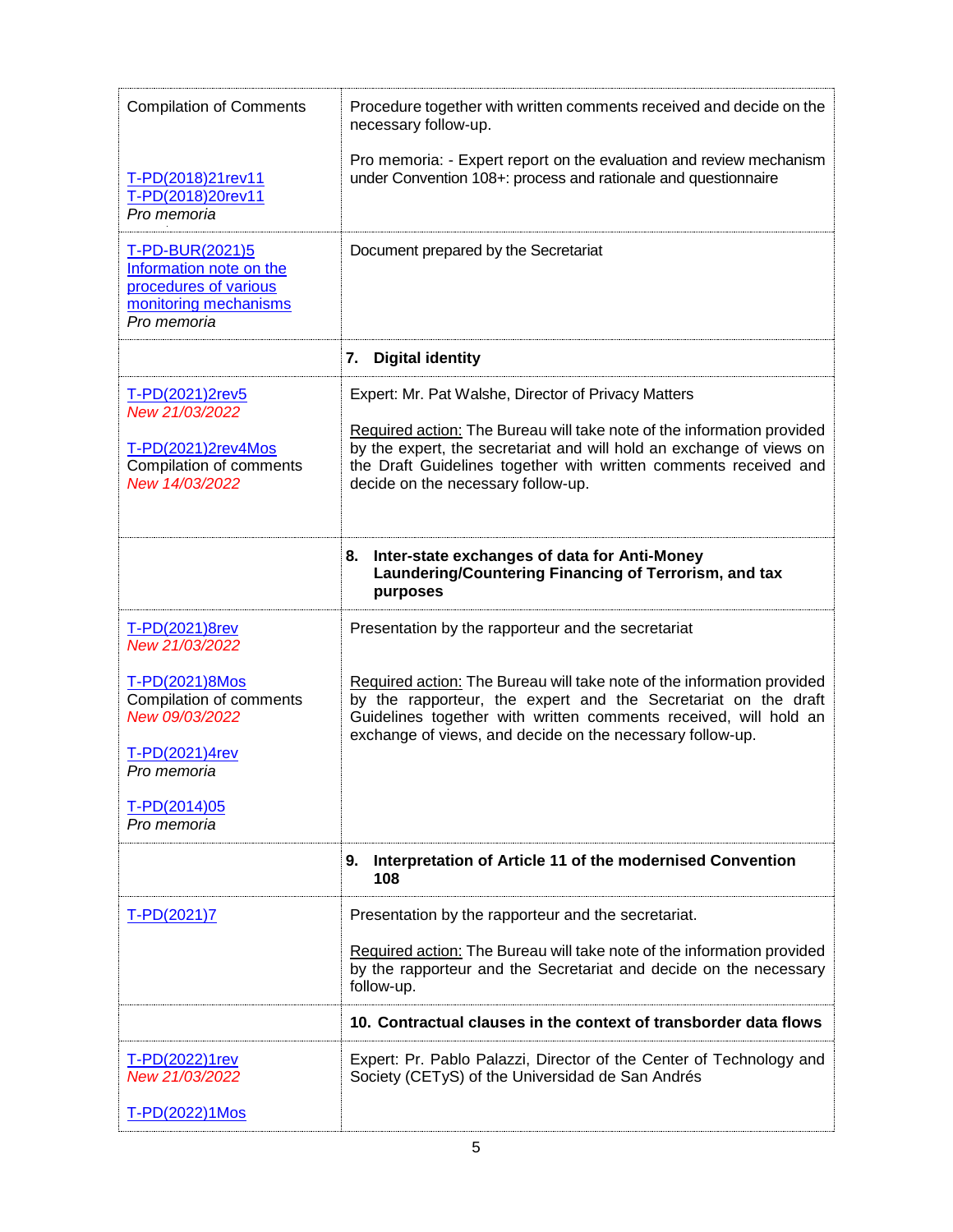| Compilation of comments<br>T-PD(2021)10<br>Model contract - Transborder<br>data flows<br><b>Guide to Contractual clauses</b><br>- Transfer of personal data<br><b>Standard Contractual</b><br><b>Clauses - EU</b> | Required action: The Bureau will take note of the information provided<br>by the expert, the rapporteur and the secretariat on the draft<br>document, will hold an exchange of views, and decide on the<br>necessary follow-up. |
|-------------------------------------------------------------------------------------------------------------------------------------------------------------------------------------------------------------------|---------------------------------------------------------------------------------------------------------------------------------------------------------------------------------------------------------------------------------|
|                                                                                                                                                                                                                   | 11. Cooperation with other Council of Europe bodies and entities                                                                                                                                                                |
|                                                                                                                                                                                                                   | Required action: The Bureau will take note of the information provided<br>by the Secretariat                                                                                                                                    |
|                                                                                                                                                                                                                   | 12. Major developments and activities in the field of data<br>protection                                                                                                                                                        |
|                                                                                                                                                                                                                   | Required action: The Bureau will take note of the information provided<br>by the Secretariat                                                                                                                                    |
|                                                                                                                                                                                                                   | 13. Observers                                                                                                                                                                                                                   |
| <b>List of Observers</b><br>T-PD(2018)04Rev3<br>Pro memoria                                                                                                                                                       | Required action: The Bureau will take note of the information provided<br>by the observers.                                                                                                                                     |
|                                                                                                                                                                                                                   | 14. Next meetings                                                                                                                                                                                                               |
|                                                                                                                                                                                                                   | Dates of next meetings in 2022<br>Bureau meetings:<br>56th Bureau: 21-23 September 2022<br>57th Bureau: 14-16 December 2022<br>Plenary meetings:<br>43rd Plenary: 15-17 June 2022<br>44th Plenary: 16-18 November 2022          |
|                                                                                                                                                                                                                   | 15. Stefano Rodotà Award                                                                                                                                                                                                        |
|                                                                                                                                                                                                                   | Required action: The Bureau will take note of the Information provided<br>by the Secretariat                                                                                                                                    |
|                                                                                                                                                                                                                   | <b>16. Data Protection Commissioner</b>                                                                                                                                                                                         |
|                                                                                                                                                                                                                   | Required action: The Bureau will take note of the information provided<br>by the Commissioner                                                                                                                                   |
|                                                                                                                                                                                                                   | 17. Any Other Business                                                                                                                                                                                                          |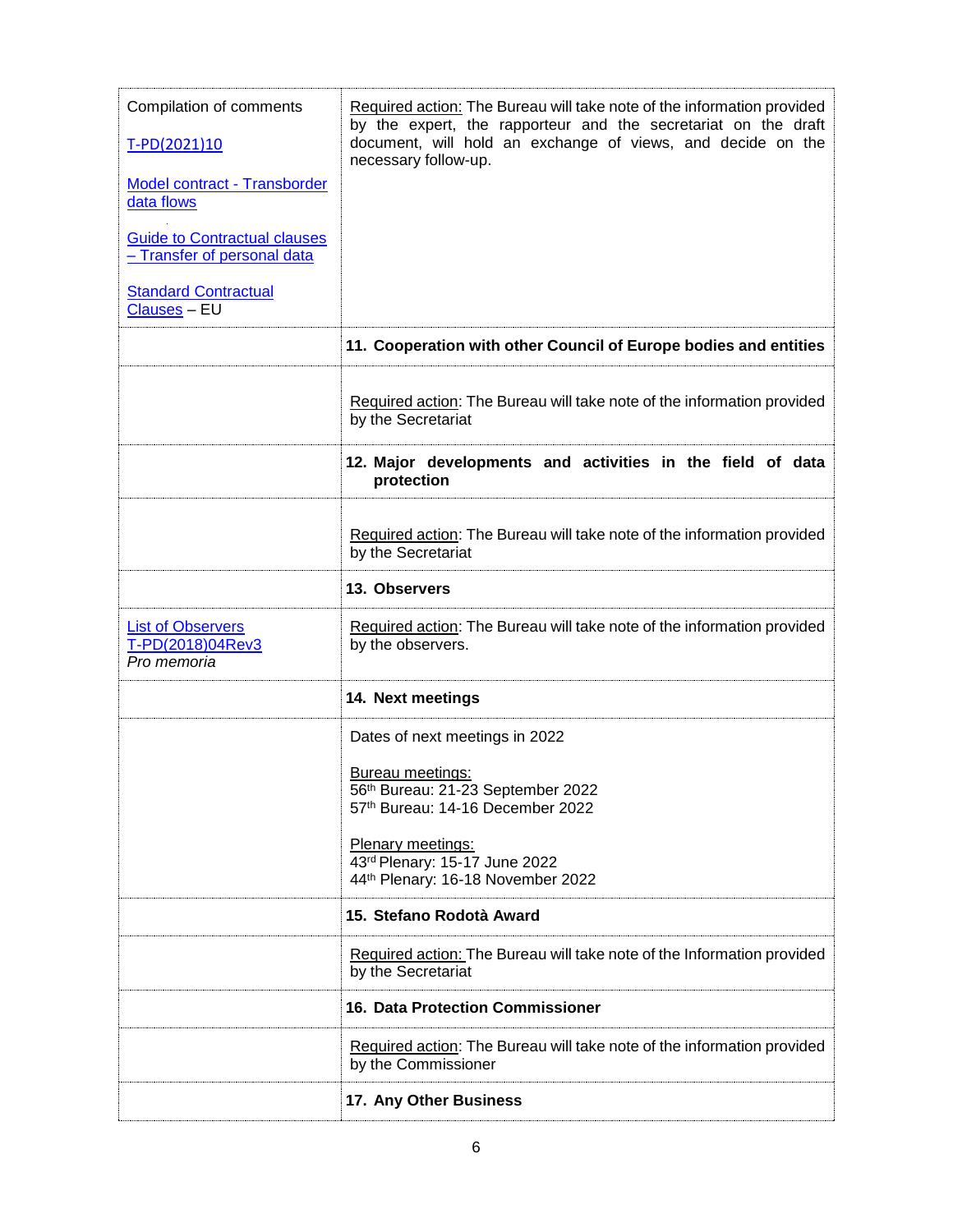# **APPENDIX II**

# **LIST OF PARTICIPANTS**

# **MEMBERS OF THE BUREAU / MEMBRES DU BUREAU**

# **ITALY / ITALIE**

Alessandra Pierucci, (Chair / Présidente)

# **GEORGIA / GÉORGIE**

Tamar Kaldani, (first Vice-Chair / première Vice-présidente)

# **SENEGAL / SÉNÉGAL**

Awa Ndiaye, (second Vice-Chair / deuxième Vice-présidente), Présidente, Commission de Protection des données personnelles (CDP)

### **SWITZERLAND / SUISSE**

Caroline Gloor Scheidegger, Cheffe du Domaine de direction Relations internationales, Préposé fédéral à la protection des données et à la transparence (PFPDT)

### **URUGUAY**

Gonzalo Sosa Barreto, Data Protection Manager, the Executive Council of the URCDP , AGESIC

# **FORMER CHAIR / ANCIEN PRESIDENT**

Jean-Philippe Walter

# **MEMBERS OF THE COMMITTEE / MEMBRES DU COMITÉ**

### **ARGENTINA / ARGENTINE**

Eduardo Cimato – representative/representant, Director of the National Directorate of Personal Data Protection, Access to Public Information Agency (AAIP)

Agustina Sirvén – deputy/suppléant, Legal advisor, Access to Public Information Agency (AAIP)

### **BULGARIA / BULGARIE**

Hristo Alaminov, Head of International Cooperation and Project Management Department, Commission for personal data protection

Mariya Zlatkova, Senior Expert International Cooperation and Project Management Department, Commission for personal data protection

### **CABO VERDE / CAP VERT**

Faustino Varela Monteiro, Président, Commission de protection des données (CNPD)

[Jose Maria Pina,](mailto:jose.pina@cnp.cv) Membre, Commission de protection des données (CNPD)

### **CZECH REPUBLIC / RÉPUBLIQUE TCHÈQUE**

Jiří Maštalka – representative/representant, Lawyer, Office for Personal Data Protection

### **FINLAND / FINLANDE**

Virpi Koivu – representative/representant, Senior Ministerial Adviser, Department for Democrary and Public Law, EU Law and Data Protection, Ministry of Justice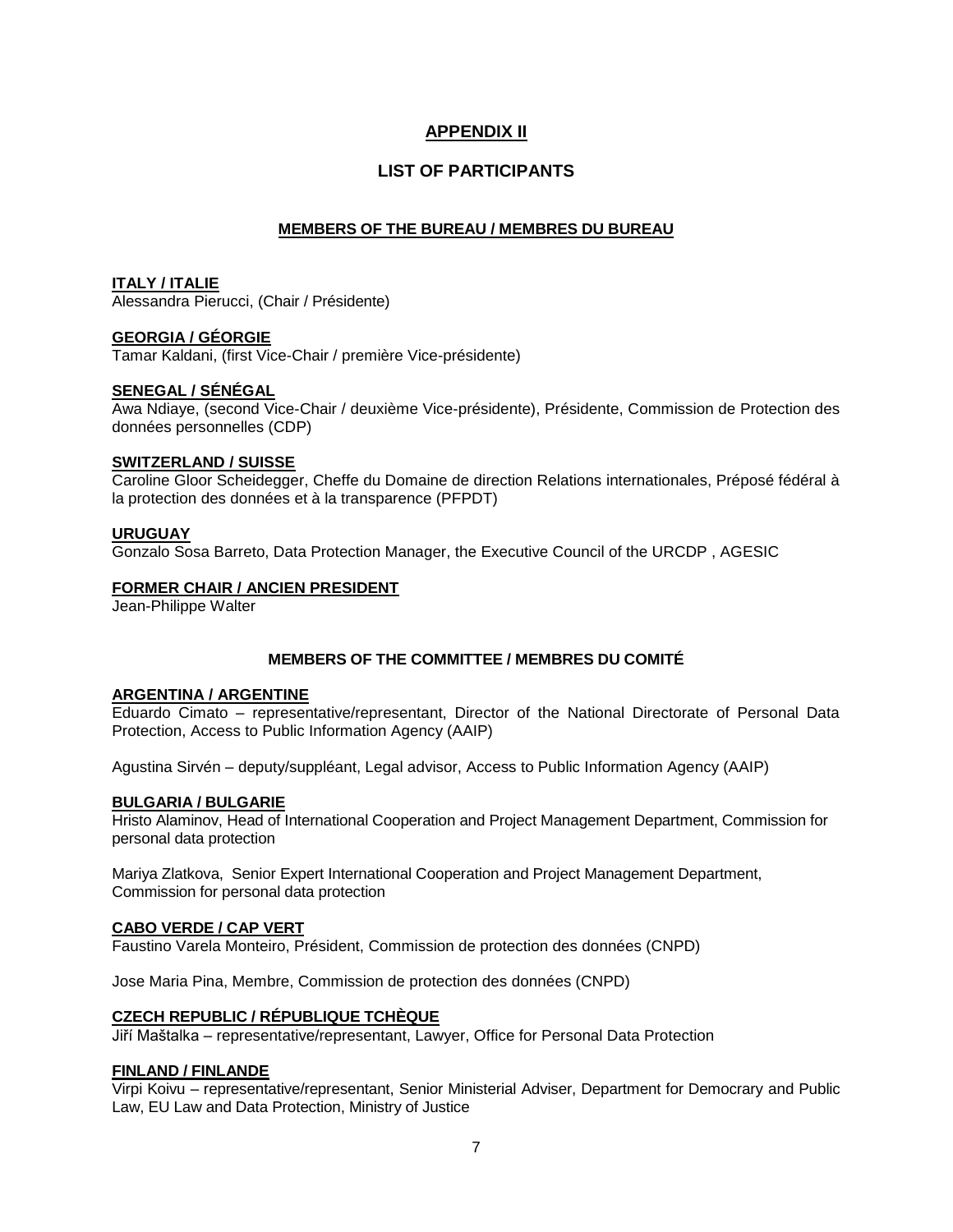## **FRANCE**

Vincent Filhol – representative/représentant, Magistrat, Chargé de mission pour les affaires civiles et pénales internationales auprès du Directeur des affaires juridiques du Ministère de l'Europe et des Affaires étrangères

#### Najma Bichara - deputy/suppléant

Service des Affaires européennes et internationales, Commission nationale de l'informatique et des libertés (CNIL)

#### **GERMANY / ALLEMAGNE**

Stefan Niederer, Senior Data Protection Officer, Division 14 – European and International Affairs, Office of the Federal Commissioner for Data Protection and Freedom of Information

#### **IRELAND / IRLANDE**

Sean O'Shea – deputy/suppléant, Administrative Officer, Department of Justice, Civil Justice and Equality Legislation, Regulation and Reform

Michael X. Kearney, Department of Justice, Civil Justice and Equality Legislation, Regulation and Reform

### **REPUBLIC OF MOLDOVA / RÉPUBLIQUE DE MOLDOVA**

Victoria Muntean – representative/représentant, Deputy Director, National Center for Personal Data **Protection** 

Angela Colomiicenco - deputy/suppléant Interim Head of Legal Division, National Center for Personal Data **Protection** 

#### **MEXICO / MEXIQUE**

Francisco Javier Acuña Llamas – deputy/suppléant, Commissioner, National Institute of Transparency, of Access to Information and Data Protection (INAI)

Laura Sofía Gómez Madrigal, Director General for International Affairs, National Institute of Transparency, of Access to Information and Data Protection (INAI)

Stefania Natalia Ávila Justiniana, National Institute of Transparency, of Access to Information and Data Protection (INAI)

Daniela Elliet Dávalos Casanova, National Institute of Transparency, of Access to Information and Data Protection (INAI)

Miriam Josefina Padilla Espinosa, National Institute of Transparency, of Access to Information and Data Protection (INAI)

#### **MOROCCO / MAROC**

Salwa Dchieche, Cadre, Commission Nationale de contrôle de la protection des Données à caractère Personnel (CNDP)

Amine Kabbaj, Chargé de mission, Commission Nationale de contrôle de la protection des Données à caractère Personnel (CNDP)

Mouna Lafrem, Cadre, Commission Nationale de contrôle de la protection des Données à caractère Personnel (CNDP)

Fatima Zahrae Lebied, Cadre, Commission Nationale de contrôle de la protection des Données à caractère Personnel (CNDP)

# **POLAND / POLOGNE**

Iwona Piórkowska-Kapica – deputy/suppléant, Senior Specialist, International Relations and Education Department, Personal Data Protection Office (UODO)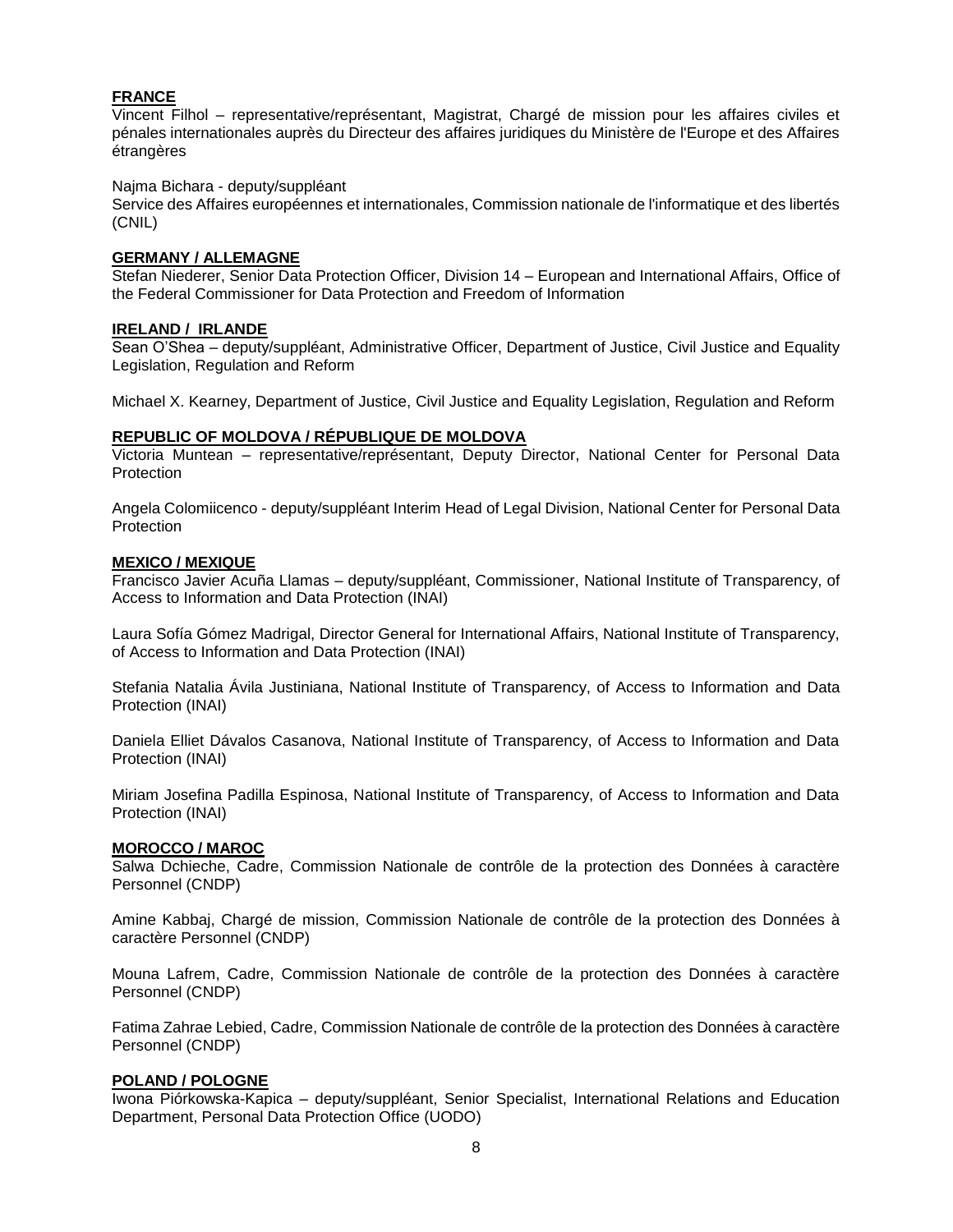### **PORTUGAL**

Inês Oliveira – representative/representant, Legislative Policy Consultant, Data Protection Officer, Directorate General of Justice Policy, Ministry of Justice

#### **SERBIA / SERBIE**

Gordana Mohorović – representative/représentant, Assistant Secretary General, Office of the Commissioner for Information of Public Importance and Personal Data Protection

### **SLOVAK REPUBLIC / RÉPUBLIQUE SLOVAQUE**

Angela Sobolčiaková – adviser/conseiller, Department of Legal Services, The Office for Personal Data **Protection** 

#### **SPAIN / ESPAGNE**

Pablo Manuel Mateos Gascueña – representative/representant, Data Protection Sub-inspector, International Division, Spanish Agency of Data Protection

Enrique Factor Santove̱a, Data Protection Agency (AEPD)

#### **TURKEY / TURQUIE**

Demet Arslaner Keklikkıran – representative/représentant, Head of Department for Legal Affairs, Personal Data Protection Authority

Tuba Kendir Tunali – deputy/suppléant, Head of Department for Examination, Personal Data Protection Authority

Meryem Tatlier Baş – adviser/conseiller, Personal Data Protection Expert, Personal Data Protection Authority

Göksu Hazar Erdinç – adviser/conseiller, Personal Data Protection Expert Personal Data Protection Authority

#### **UNITED KINGDOM AND THE BRITISH OVERSEAS TERRITORIES / ROYAUME-UNI ET TERRITOIRES BRITANNIQUES D'OUTRE MER**

Roxana Legezynska – representative/représentant, International Data Strategy and Engagement Team,, Department for Digital, Culture, Media and Sport (DCMS)

Rebecca Stewart – deputy/suppléant, International Data Free Flows and Trade, International Data Unit, Department for Digital, Culture, Media and Sport (DCMS)

Blandine Cassou-Mounat – adviser/conseiller, Principal Policy Adviser – International Regulatory Cooperation Directorate, Information Commissioner's Office (ICO)

Kate Range, Head of Legal Services, Information Commissioner's Office (ICO)

Henry Osborne, Policy Advisor, National Security and Law Enforcement, Department for Digital, Culture, Media and Sport (DCMS)

### **OBSERVERS / OBSERVATEURS**

### **BRAZIL / BRÉSIL**

Virgínia de Melo Dantas Trinks, Technical Advisor, National Data Protection Authority

Matheus Knispel da Costa, Advisor to the Division for Technology Promotion II, Ministry of Foreign Affairs

Juliana Muller Reis Jorge, General Coordinator of Institutional and International Relations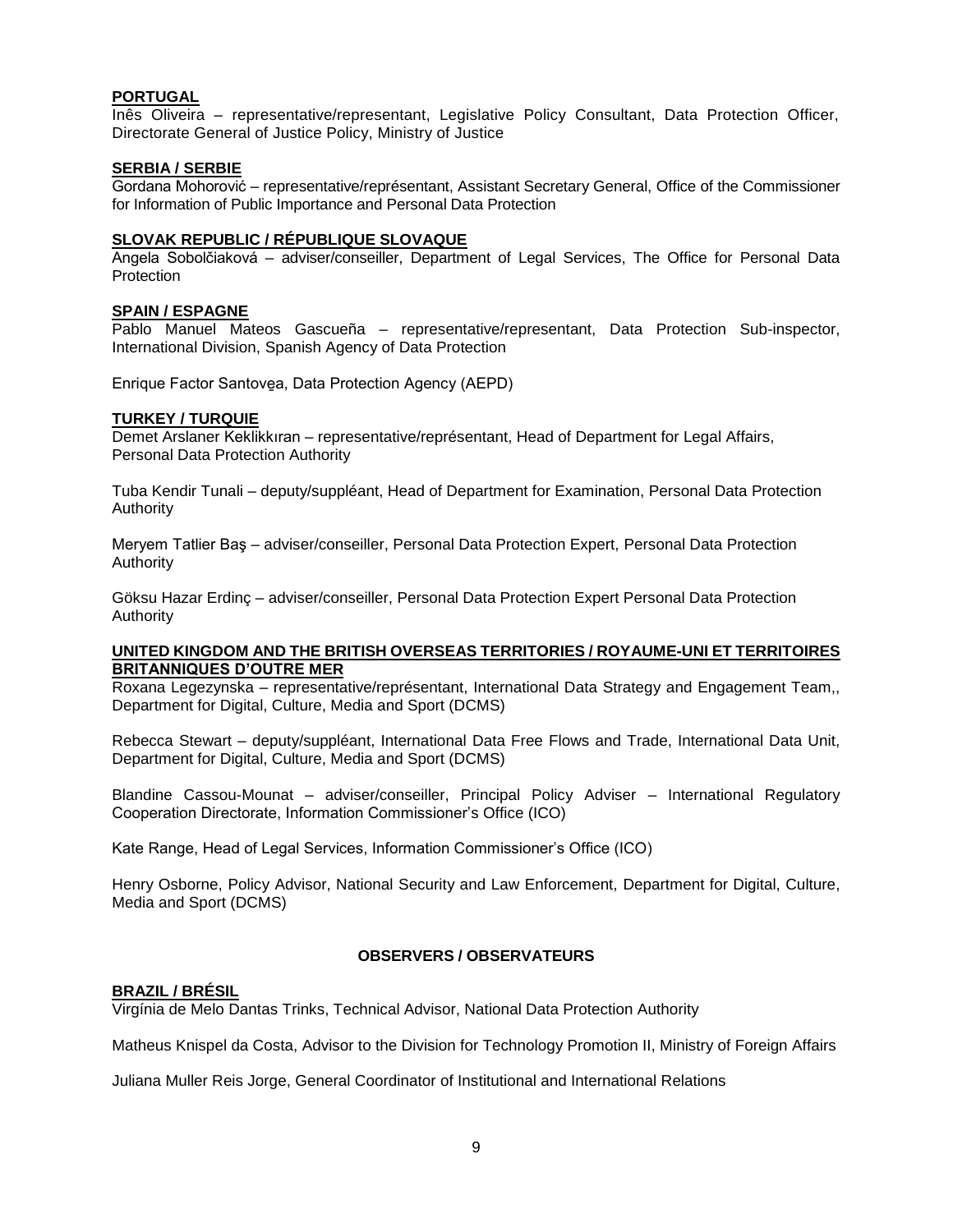George Neves Lodder, Federal Prosecutor

#### **COMMISSIONER OF DATA PROTECTION, ABU DHABI GLOBAL MARKET (ADGM) / COMMISSAIRE DE LA PROTECTION DES DONNÉES, MARCHÉ MONDIAL D'ABOU DHABI (ADGM)**

Sami Mohammed, Commissioner of Data Protection

Sayid Madar, Head of Operations, Office of Data Protection Commissioner

### **EUROPEAN COMMISSION / COMMISSION EUROPÉENNE**

Manuel García Sánchez, Policy Officer, International Data Flows and Protection, DG Justice and Consumers

Ralf Sauer, Deputy Head of Unit, International Data Flows and Protection, DG Justice and Consumers

[Alisa Vekeman,](mailto:Alisa.VEKEMAN@ec.europa.eu) International Data Flows and Protection, DG Justice and Consumers

# **EUROPEAN DATA PROTECTION SUPERVISOR (EDPS) / LE CONTRÔLEUR EUROPÉEN DE LA PROTECTION DES DONNÉES (CEPD)**

Claire-Agnès Marnier, Legal Officer

Elora Fernandes, Trainee

Olivier Matter, Legal & Policy Officer

#### **FRENCH-SPEAKING ASSOCIATION OF PERSONAL DATA PROTECTION AUTHORITIES / ASSOCIATION FRANCOPHONE DES AUTORITÉS DE PROTECTION DES DONNÉES PERSONNELLES (AFAPDP)**

Marine Revel, Chargée de mission

# **INTERNATIONAL COMMITTEE OF THE RED CROSS / COMITÉ INTERNATIONAL DE LA CROIX-ROUGE (ICRC)**

Luca Bettoni, Legal Advisor, Data Protection Office

Massimo Marelli, Head of Data Protection Office

### **JAPAN / JAPON**

Toshihiko Osawa, Director, Personal Information Protection Commission, Japan

### **THE PHILIPPINES / LES PHILIPPINES**

Frances Aira G. Sy, Attorney III, Policy Review Division, Privacy Policy Office, National Privacy Commission, Pasay City, Metro Manila

Erwin D. Espenilla, Head Executive Assistant, Office of the Privacy Commissioner, National Privacy **Commission** 

Natassia L. Fortea, Attorney III, Policy Review Division, Privacy Policy Office, National Privacy Commission, Pasay City, Metro Manila

Erlaine Vanessa D. Lumanog, Attorney IV, Policy Review Division, Privacy Policy Office, National Privacy **Commission** 

# **REPUBLIC OF KOREA / RÉPUBLIQUE DE CORÉE**

Euna Choi, Deputy General Researcher, Korea Internet & Security Agency (KISA)

Sooyoun Choung, Korea Internet & Security Agency (KISA)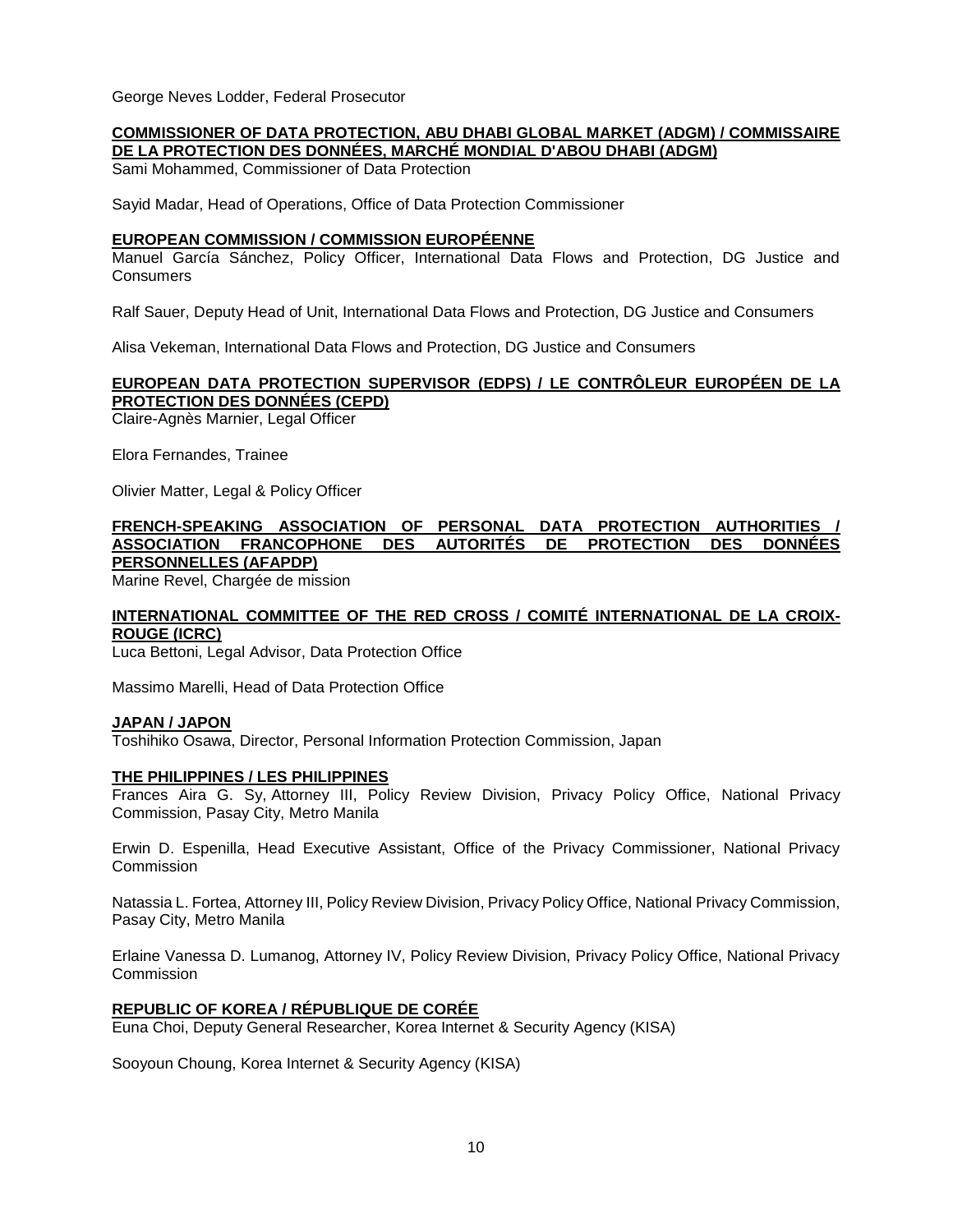# **INVITED GUESTS / INVITÉS**

# **COSTA RICA**

[Fiorella Salazar Rojas, the Minister of Justice and Peace](https://www.peaceoneday.org/Main/Contributors?p=H.E.FiorellaSalazarRojas)

Gidget Ramirez Hernandez, Ministerial Office, Ministry of Justice and Peace

# **EXPERTS**

Presentation by the expert, Mr. Joe Cannataci, Head of the Department of Information Policy & Governance, Faculty of Media & Knowledge Sciences, University of Malta

Franck Dumortier, Senior Consultant, Cybersecurity-Law

Pablo Palazzi, Director of the Center of Technology and Society (CETyS) of the University of San Andrés

Pat Walshe, Director, Privacy Matters

### **COUNCIL OF EUROPE BODIES AND SECRETARIAT / ORGANES ET SECRETARIAT DU CONSEIL DE L'EUROPE**

#### **Directorate General Human Rights and Rule of Law / Direction générale Droits de l'Homme et État de droit (DG I)**

#### **Human Rights Directorate / Direction des droits de l'Homme [Human Rights Policy and Co-operation Department / Service des politiques et de la coopération](https://cs.coe.int/_layouts/orgchart/orgchart.aspx?lcid=1036&key=773&open=false)  [en matière de droits de l'Homme](https://cs.coe.int/_layouts/orgchart/orgchart.aspx?lcid=1036&key=773&open=false) Committee on Bioethics / Comité de Bioéthique (DH-BIO)**

Laurence Lwoff, Head of Bioethics Unit/Chef de l'Unité Bioéthique

#### **Directorate - Information Society and Action against Crime / Direction - société de l'information et lutte contre la criminalité**

## **Action against Crime Department / Service de la lutte contre la criminalité [Committee of Experts on the Evaluation of Anti-Money Laundering Measures and the Financing of](https://www.coe.int/en/web/moneyval)  [Terrorism](https://www.coe.int/en/web/moneyval) / Comité d'experts sur l'évaluation des mesures de lutte contre le blanchiment des capitaux et le financement du terrorisme (MONEYVAL)**

Daniil Burda, Administrator / Administrateur

Lorena Ungureanu, Project Assistant / Assistante de projet